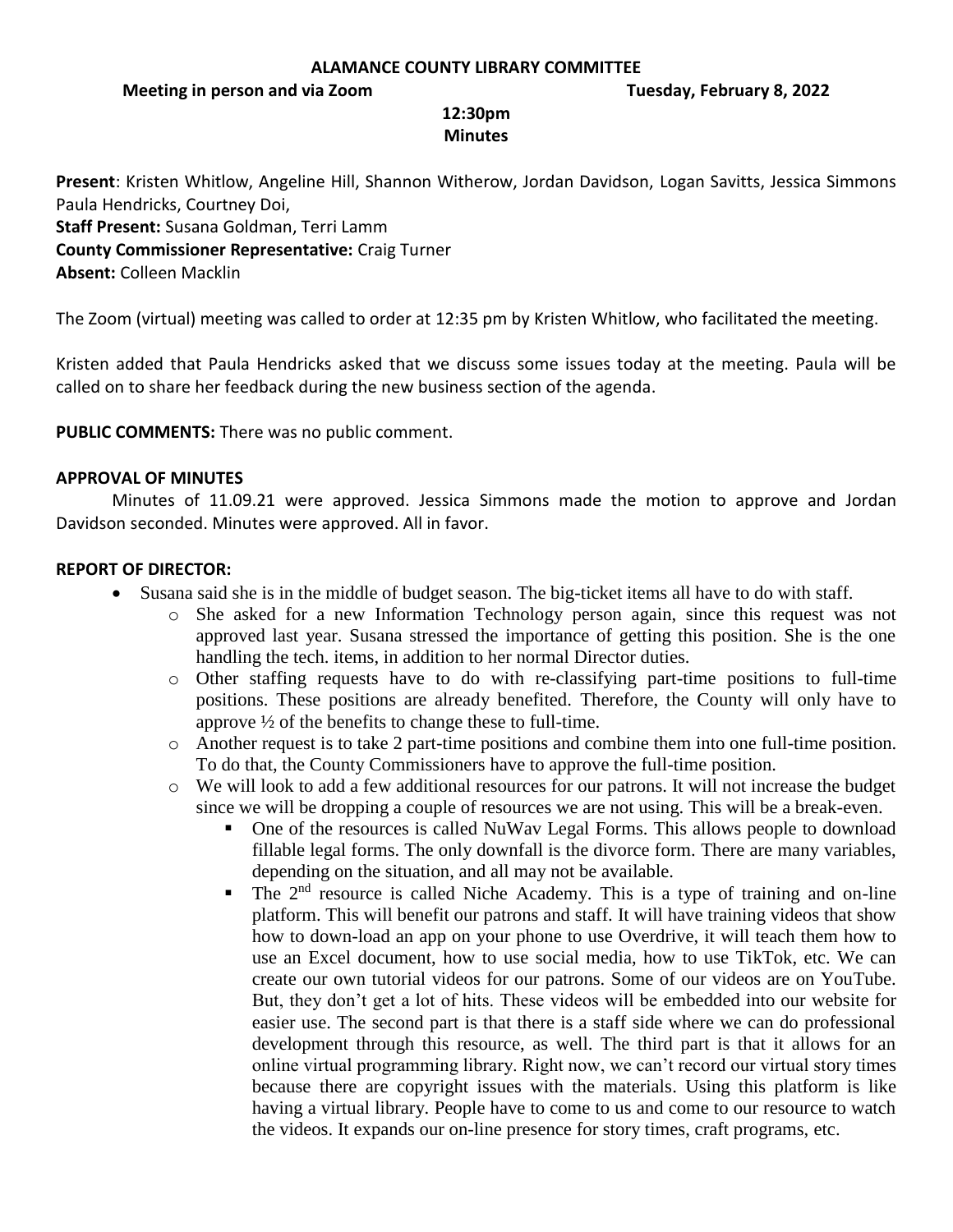- The third resource is one we are only exploring right now. The main vendor we use that manages our library card accounts have started working with a third-party entity that will create a library app for us. It would be an ACPL app that can be downloaded to your phone. With that, you can search our catalog, put things on hold, go to the website to see the hours and locations, if we were closed unexpectedly, we could put notices on the app. The good thing is that is uses our TLC vendor and does not require access to our library servers. There is no security threat to our County servers. The app is something patrons have been asking about for a while. Kristen said she it was very promising to see how the library is adapting to technology or changes in the society of what the patrons are looking for. She said she thinks the public will really like that.
- Susana is working on a short community survey for the Strategic Plan. This is an extension of the survey we did 2 years ago. The full Strategic Plan with paid consultant will happen in 2 years. This will only get us through until then. This survey will be on our website and out in the community, both in English and Spanish, soon. Susana will be asking staff to figure out from our current strategic plan what we haven't completed and how we go about completing it over the next 2 years. If we do add any goals, they will be short-terms ones that can be completed within the next 2 years. Susana has until the next fiscal year to get this shortened plan completed, according to the State Library.
- We are going to be adding the ability to pay by credit card to our printing from public computers. Right now, it is cash-only. We have been getting requests for a credit card addition for a long time. Susana has been working on adding the credit card option for over 2 years. Due to Covid and supply shortages, it has taken longer than normal. Installation date is the first week of April.
- Remote lockers will be installed outside the Graham branch. We will have a cement slab installed prior to the lockers being installed. The slab should be installed this month. Delivery and installation of the units should happen in early April. We hope to have the remote unit up and functional by late April. But, it may take a little while to get the patrons fully trained on how to use them. If this goes well, it is a growth opportunity for the libraries. Because, if the units are very popular, we could partner with organizations further out in the community where people can pick up their materials.
- Susana wanted to do a little plug for libraries. This fiscal year (not including January 2020 branches are still gathering numbers for that) we have had over 141,000 people inside our buildings, over 160,000 print materials check out, over 47,000 dvds, audio books and music cds checked out and over 35,000 downloadable materials checked out. And, the mobile library has had over 1,384 people on the vehicle since we started that in October. Our mobile café doesn't let people on the vehicle because it just provides internet and free books. But, they have spoken with over 560 this fiscal year. The last month has been hit-or-miss with the mobile café due to cold and inclement weather. The mobile vehicles have been very popular and have done some really great community engagement out there. You can see that swing to people liking that the vehicle is near where they are and near where they are living or working. Kristen said she has heard some great feedback regarding the mobile library and mobile café being used in the community and how helpful it has been.
- Courtney shared some positive feedback she got regarding a new patron who brought her child to the children's department to pick out a book. She read what the mom wrote to her about this experience.
- Angeline said Susana was doing a wonderful job at the library. It makes her more excited to know that she is a part of something that is moving. Angeline is beginning to work with Melody to see what they can do in Angeline's community to help promote reading.
- Jordan said she thought she saw on social media that the mobile café was asking for donations of kids' books. Susana said it probably was something the mobile café asked for. That is where most books are given out, since the mobile café is not equipped to check out materials right now. That will be a project for the future. 4 library board members asked about donating to the mobile café. Susana said she would email them to let them know how to get the materials to us and on to the mobile café.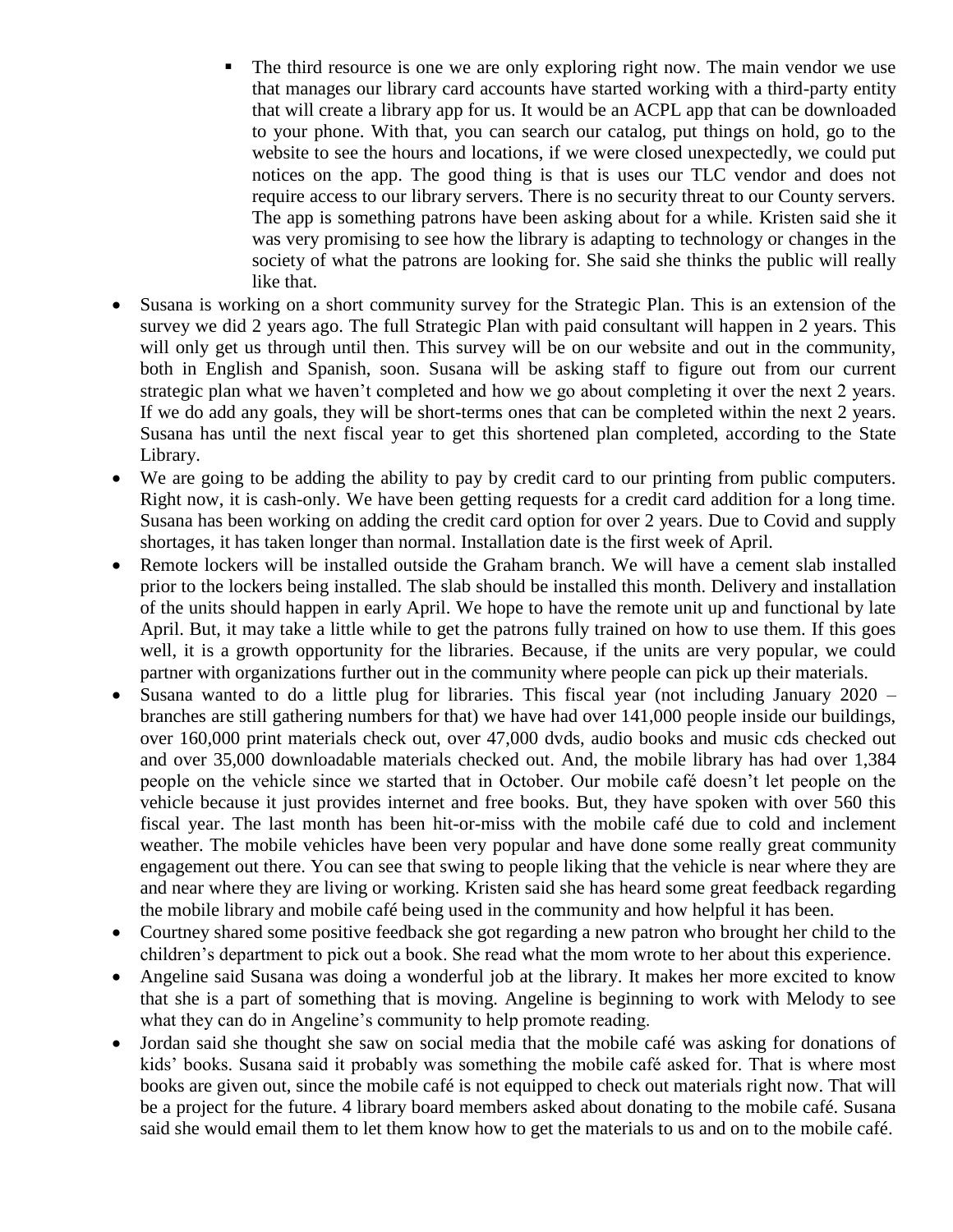• Angeline brought up the African American Read-In. Susana said she had it on her report to talk about it. This Saturday, February 12, there is a virtual read-in. She invited everyone to join. The program is 3:00pm – 5:00pm. There is a URL to click on to get the information sent to everyone. Susana sent that link through the chat for all board members. Angeline shared more details about the program.

## **UNFINISHED BUSINESS:**

• There was no unfinished business.

## **NEW BUSINESS:**

- Paula Hendricks had asked that we discuss some issues today at the meeting. She was having trouble with her audio. So, Kristen read the email that Paula had sent everyone prior to the meeting today. Her email follows:
	- $\circ$  "I have been encountering problems since pre-covid with the outside library drop off box. On two consecutive occasions I dropped off library books and as much as a week later received notification that these books were not returned and were overdue. After this, I checked both my books to be returned and the books I was checking out at the main desk. This has worked for me and was agreeable to the front desk at the time since my account was updated in my presence and those who might be waiting for my books could be notified in a more timely manner. This in my opinion was a good precedent. After covid the most recent difficulty was a book I returned to the main desk on 1/3/22. On 1/13/22 I received an email from the library that the book I had returned on 1/3/22 was overdue. The odds my ongoing problems are not isolated incidents and as stated has been going on for quite some time and is a source of concern as to why this is a ongoing problem. I would like to propose a scanner on the outside book drop off box. The option to return library books again at the same time they are taken out would be of benefit also."
	- o Paula then was able to access her audio. She re-iterated what her email said. Kristen then asked Susana to discuss the normal process when patrons return materials and what possible solutions she can recommend. At the next meeting, Kristen said the board might need to make some decisions as to what needs to happen to resolve these errors. Susana said Paula is not the only one who has put something in a book drop and not had it checked in, historically. When that happens we always look at our processes to see what is going wrong. Most of the time, we have put in a more robust system of checks and balances. Before Covid, that is something we were constantly looking at and re-evaluating the process. Susana said that this is an infrequent occurrence, it wasn't all the time. With Covid having changed how we handle materials, the only way patrons could and can drop off items is through the book drop. Since we didn't have patrons in the building, the focus was on getting materials checked in and back out into patrons' hands. When we started to ease open, we began to realize that having this separation of duties to specific work stations actually worked to reduce the instances of human error. Paula said earlier that she would prefer to hand her returns to a staff person when she was checking out. But, we have found that both before and after Covid, that was a higher increase of things not being checked in or out properly. Many times, it's not a one-on-one situation. Families might come up and have 80 books and want them checked out on 3 different cards. Confusion arises when they might be checking items back in, as well. With Covid allowing us to realize that items checked in at one spot and checked out at another spot reduced the times items don't make it onto the shelves correctly and items not checked out properly. Susana said we will always have a few times when items are not correctly handled. She said we are all humans and we all make errors sometimes. With this system in place, items are checked in 2 to 3 times before they are re-shelved. Due to Paula's suggestion of having a scanner or automated system, Susana said there is technology out there as an option. It is NOT an inexpensive option. She shared her screen to show at few options of machines that scan items as they are checked in. Susana said the